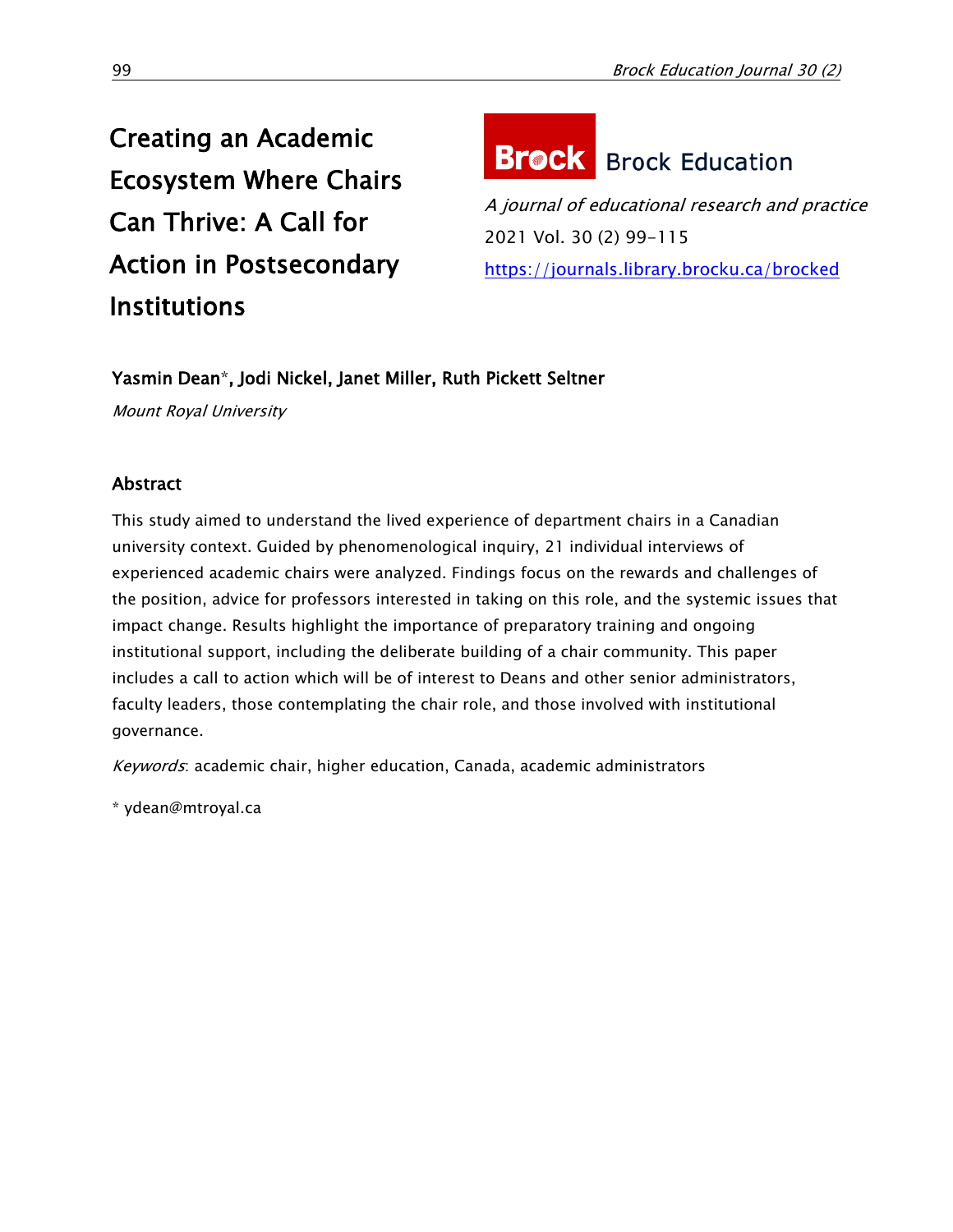The quality and well-being of an academic unit is often attributed to the effectiveness of the department chair<sup>1</sup> (Armstrong & Woloshyn, 2017), yet this role is usually assumed with limited preparation or training. Researchers have made calls to improve, support, and implement succession planning (Armstrong & Woloshyn, 2017; Aziz et al., 2005; Bedrow, 2010; Brinkley-Etzkorn & Lane, 2019; Buller, 2012; Weaver et al., 2019; Wolverton et al., 2005), yet perennial issues persist. Motivated by stories of stress and strains, our scholarship team wanted to better understand how professors who take on administrative leadership experience their role. Our research group included four female professors who had either completed, or were completing, a term as chair. Having experiences like many of the participants contributed to our phenomenological analysis and reflection.

Aligned with Ungar's (2013) resiliency theory which emphasizes the relevance of building a resource-filled infrastructure, our analysis identified specific strategies that must be enacted by academic leaders if meaningful change to the academic ecosystem is to occur. Rewards, challenges, and advice from the participants' perspective are highlighted, and we conclude the paper with calls for action.

## Literature Review

 $\overline{a}$ 

The primary responsibilities of university department chairs include governance, faculty affairs, budget and office management, external representation, curriculum development, and course scheduling (Boyko & Jones, 2010; Buller, 2012; Weaver et al., 2019). As the latter authors detail, the chair role is broad and amorphous, resulting in a job description that is ambiguous. "Most incoming chairs have little understanding of these role expectations, task complexities, time demands, and the potential negative impact the role will have on their professional and personal relationships and identities" (Armstrong & Woloshyn, 2017, p. 99). Many job descriptions contain an unrealistic laundry list of tasks, the execution of which is often derailed by urgent requests that require immediate response (Buller, 2012). In addition to functional responsibilities, chairs have the added pressure of creating a healthy departmental environment and maintaining an effective team, while also managing their own research- and teachingrelated duties.

Several books aim to assist academic leaders in fulfilling their duties (e.g., Buller, 2012; Gmelch & Miskin, 2011; Lederman et al., 2017; Lees, 2006; Wheeler et al., 2008), and anecdotal stories, blogs, and news articles have added to our collective impression of what the chair role entails. Few empirical studies exist in the literature, and the lived experience of the academic chair has been under-researched, especially in Canada. Notable exceptions include Acker and Millerson

<sup>1</sup> In Canada, the leader of an academic unit is frequently referred to as the Department Head or Chair. In this paper, we use chair.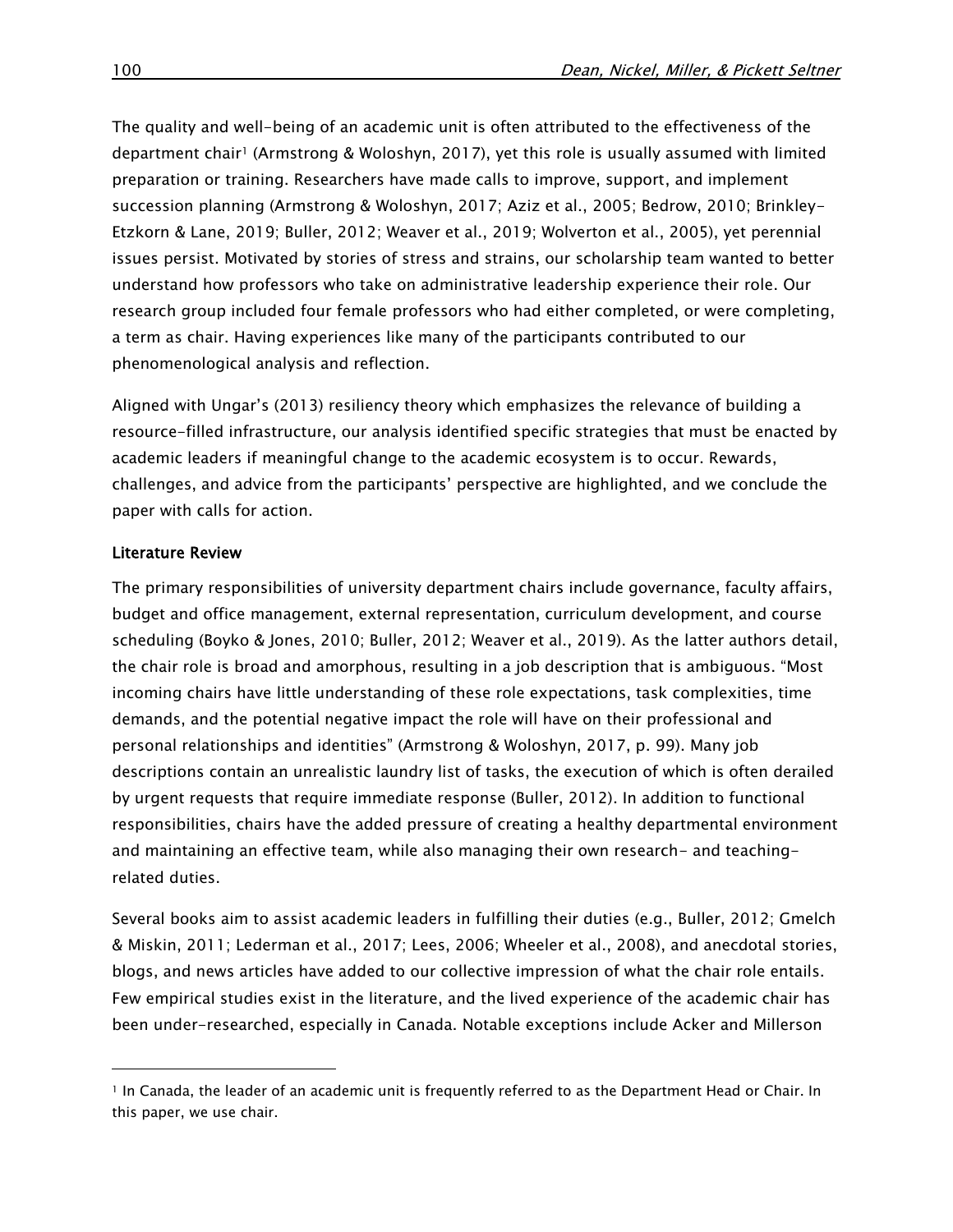(2018) and Armstrong and Woloshyn (2017). We draw from scholarly investigation of middle managers in other contexts with the goal of addressing the gaps in our understanding of the "chair's problem" and the steps required to create resolution. Our study builds on this body of work by adding further Canadian content to the field.

# A Unique Kind of Middle Management

Chairs fit within the middle-management framework because they are faced with competing demands from both department and senior leadership. Department members expect their chair to provide advice, advocacy, and leadership, while administrators require chairs to take a managerial role in advancing institutional agendas. This can be problematic because "chairs are not accorded the institutional power required to effect these externally imposed changes" (Armstrong & Woloshyn, 2017, p. 99). Chairs' leadership is complicated because they typically retain their status as faculty members (Armstrong & Woloshyn, 2017) in what is a temporary leadership role (Acker, 2014).

Bossmann et al. (2016) describe mid-level managers (such as chairs) as particularly challenged as leaders because they are "required both to be a daily supportive and appreciative leader for their workers and to fulfill the requirements of strategic management under constant time and performance pressure" (p. 10). Sherman et al. (2012) have suggested that the more control that leaders have, the less likely they are to experience increased stress and anxiety. Bossmann et al. speculate that higher-level leaders are buffered against the stress of middle management because these senior leaders have greater control over decisions and resources, including agency for delegation, and freedom.

Compared with other sectors, stress is exacerbated in the university context because power is "dispersed among experts enjoying significant autonomy" (Kligyte & Barrie, 2014, p. 160). Kligyte and Barrie (2014) note that universities require "more collaborative and indirect leadership than in other contexts" (p. 158). Leadership among equals requires strong communication skills, confidence, and diplomacy. Academia may also require leaders to have a unique set of social interaction skills to guide colleagues towards attainment of personal, departmental, and institutional goals (Askling & Stensaker, 2002).

Mentorship is also a common expectation of chairs. Results from Wolverton et al. (2005) suggest that new leaders may be naïve to personnel issues, and thus enter the role unprepared for colleagues who "need incredible amounts of nurturing … and motivation" (p. 231). This kind of work requires emotional intelligence (EI) attributes including self-awareness, selfmanagement, empathy, and social skills (Parrish, 2011, 2015). Parrish argues that ongoing professional development to strengthen EI can enhance chair effectiveness, satisfaction, capacity, and sense of accomplishment.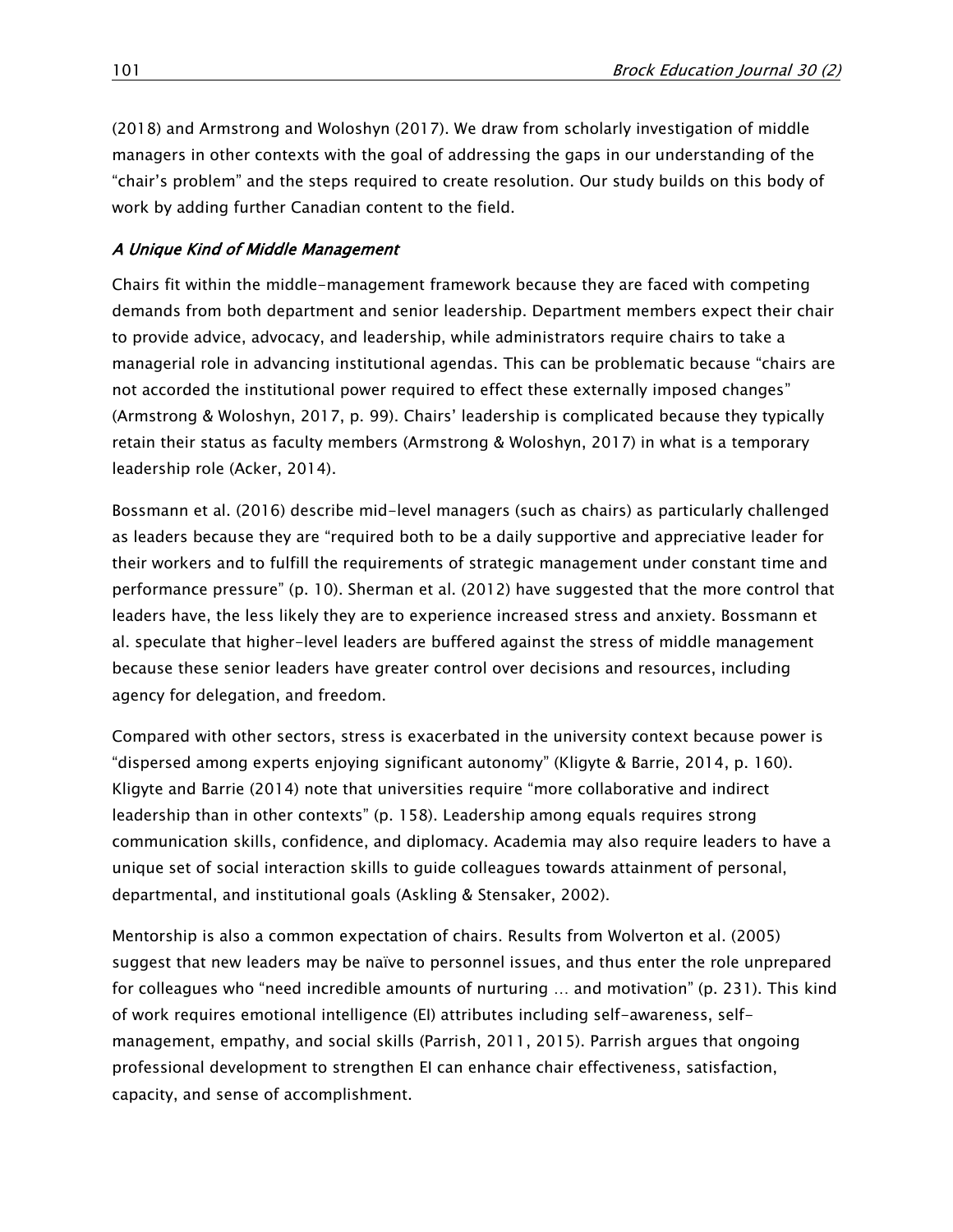When examining challenges experienced by department chairs, Gmelch and Burns (1993) noted that main sources of stress included time pressures, maintaining disciplinary currency, managing confrontations with colleagues, and responding to organizational demands. These findings were echoed years later by Cipriano and Riccardi's (2010) survey of chairs; more than half of their respondents identified the same five major challenges: managing bureaucracy, limited research time, role stress, uncollegial behaviour of faculty, and unreasonable workload. Researchers exploring the stress level of chairs (Gmelch & Burns,1993; Mintz-Binder, 2014; Wolverton et al., 2005) have consistently urged universities to restructure the role to make it more sustainable (e.g., remove routine paperwork that can be managed by others), and provide tailored training to help chairs to meet their wide range of responsibilities. In another Canadian study of academic chairs, Armstrong and Woloshyn (2017) concluded that these calls remain unanswered. Based on interviews with 10 chairs, their challenges fall under three main headings: *managing the position* (with little preparation for managerial tasks), managing people (particularly in high conflict situations), and *managing self* (their own identity and obligations in the role). It seems that little has changed in the past 25 years (Armstrong & Woloshyn, 2017; Gmelch & Burns, 1993; Wolverton et al., 2005).

## Chair Training and Support

To effect change, some researchers have tried to identify the professional development needs of chairs (Armstrong & Woloshyn, 2017; Aziz et al., 2005; Bedrow, 2010; Weaver et al., 2019). Aziz and colleagues (2005) asked chairs to share critical incidents and describe the knowledge, skills, and attributes required for success in those situations. They concluded that because the chair role has such diverse responsibilities, and training time is limited, professional development topics should be prioritized, focusing on those aspects of the job that contribute most to chair success. Specifically, respondents in their study acknowledged that training in policies, budget, and other managerial tasks is a priority early in the chair period. However, they also felt that personnel management was both critical and one of the most difficult areas to learn. Brinkley-Etzkorn and Lane's (2019) findings confirmed that the development of interpersonal skills should be prioritized: "skills and knowledge pertaining to leadership are of greater importance, particularly when it comes to human interactions" (p. 581).

#### Purpose of the Study

This study adds to our understanding of the department chair, particularly in the Canadian context. By analyzing the stories of these academic leaders, we intend to create recommendations for individuals, departments, faculties, and university administrative teams that could promote the healthier system called for in the literature. We also hope that this study helps to offer a more holistic image of modern academic work (Floyd & Preston, 2019). This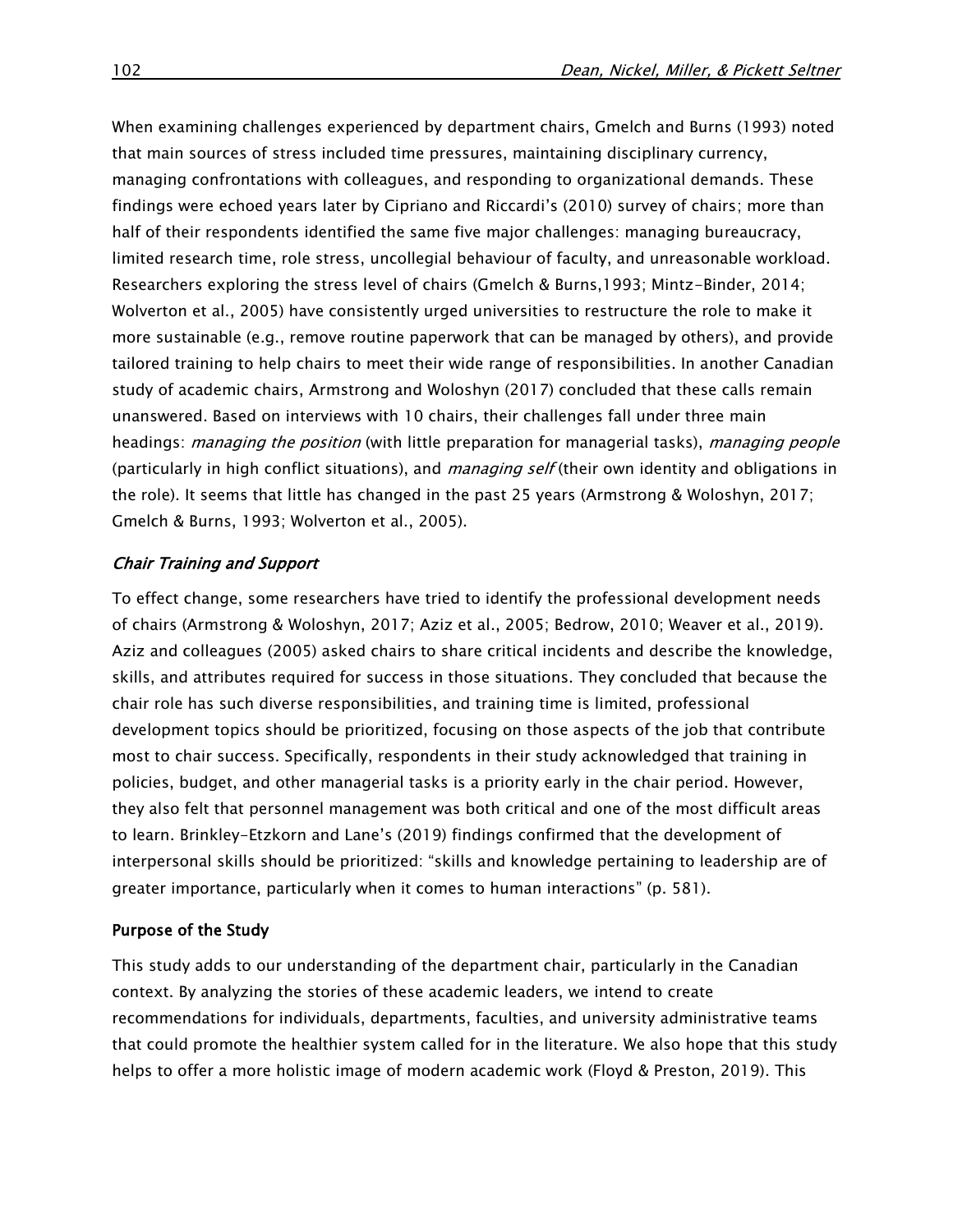broader view would foster understanding that professors' contributions in the university extend well beyond research and teaching (Rosewell & Ashwin, 2018).

## Method

## **Participants**

Participants were drawn from a mid-sized Canadian teaching-focused, undergraduate university. At the time of this study the chair term was 5 years and a maximum of two consecutive terms were permitted. All participants continued with teaching and research responsibilities while serving as chair. Individuals invited to participate included those currently serving as chair with at least 2 years of experience, and former chairs who had completed their term within the past 5 years ( $n=29$ ). Two members of the research team met the criteria and were included in the study. Data from 21 interviews were analyzed, reflecting a response rate of 72%. To protect anonymity of participants, only limited demographic data were collected.

# Data Collection

In the fall of 2018, individual semi-structured interviews based on the following set of 10 questions were conducted to explore narratives of the chair experience:

- 1. Why/how did you become a department chair?
- 2. Describe challenging situations and how you managed them.
- 3. What strategies helped you manage challenges?
- 4. What has been the effect of being chair on your wellness?
- 5. How do you define success as a leader and tell about times when you felt successful?
- 6. What personal qualities helped or hindered your ability to be chair?
- 7. Do you think your identity has shifted in this role?
- 8. What does resilience mean to you?
- 9. What is your advice to incoming and exiting chairs?
- 10. What suggestions would you give to postsecondary institutions which would help them become more successful places to develop new leaders?

All interviews were recorded, professionally transcribed, and then returned to participants for their review. Additional comments or corrections from the participants were included. Once the transcript was approved by the participant, that data was anonymized and subjected to a multiphased coding process.

# Analysis

This qualitative methodology was informed by interpretive phenomenology and aimed to uncover the meanings that chairs make of their experiences (Denzin & Lincoln, 2011). Following procedures outlined by Koch (1996) and Hahn (2008), including dyad and group coding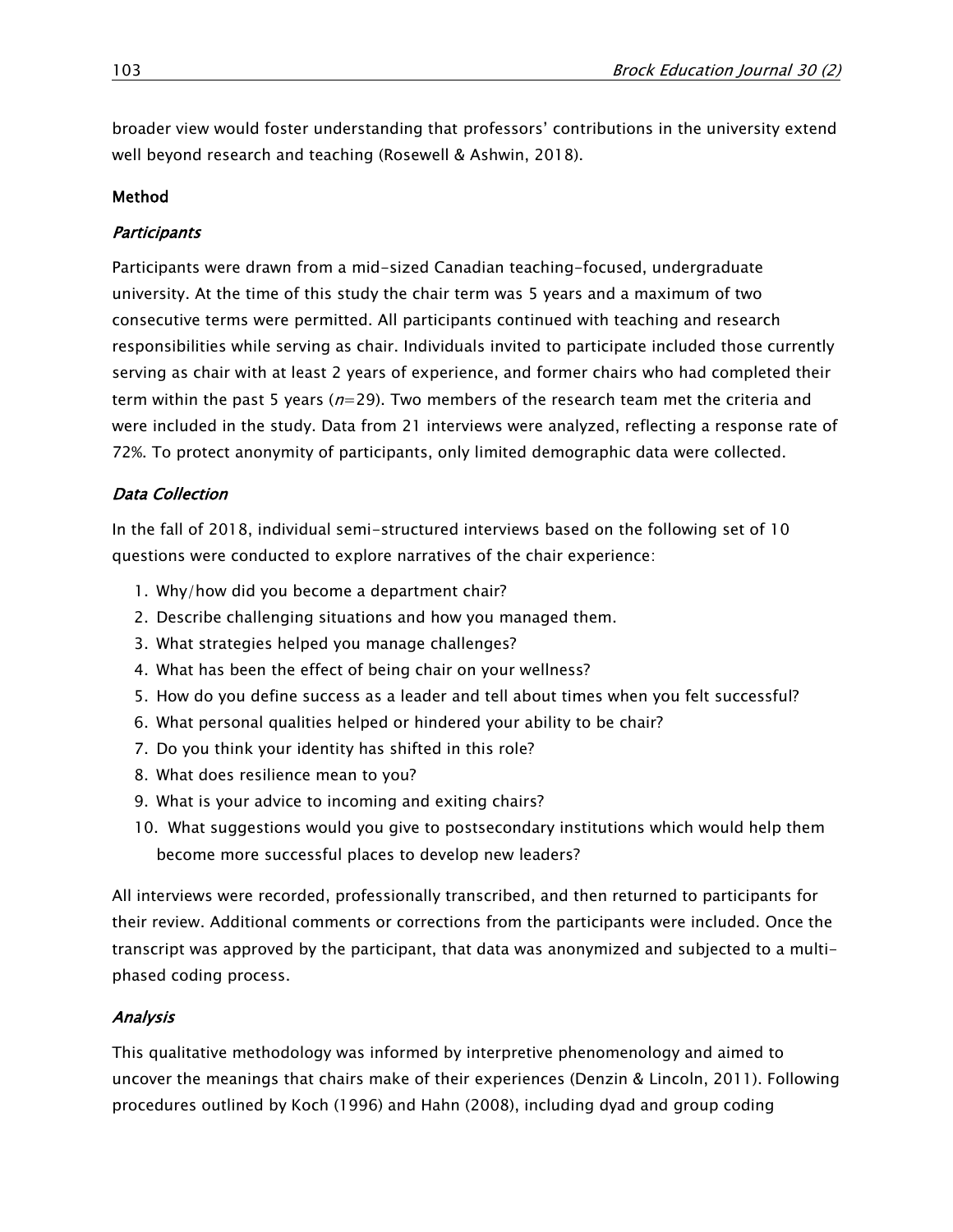processes, raw data from the transcripts was first broken down into discrete meaning units (Level 1 coding). We worked in teams to isolate and identify main ideas (Level 2 coding), and organized them into themes (Level 3 coding), both within individual interviews and across all interviews. To further enhance the validity of this analysis, we invited a general group of faculty to sort the Level 2 codes into themes during a professional development workshop. The interpretive process was extended to look at commonalities and differences among this sample group: making ongoing comparisons between the parts (transcript items) and the whole (the emerging interpretation of the phenomenon). Results were presented to an assembly of academic leaders (including some study participants). Their feedback further informed our analysis. The final phase of this interpretive process involved taking the findings from these interviews and comparing them to the existing literature and models.

#### Results

We interviewed 21 chairs (12 males and nine females) and identify their specific quotes below by interview number (e.g., Chair Interview 21 =  $c21$ ). Content analysis identified three major categories: rewards, challenges, and advice. From these, a clear call to action to build specific supports for chairs emerged.

#### Rewards: Achievement, Vision, Purpose, and Personal Growth

As chairs considered their achievements during chairship, degree development and program reviews were highlighted as significant:

- How could we change to make our program better? How do we differentiate ourselves? How are we not as different as we thought? I love doing that and then taking that and applying that to develop into the degree. (c15)
- I am proud of the things I did, I am proud of the people I worked with, and it was fun; I enjoyed it. Oh my gosh, how many people get an opportunity to develop a new degree program? You [could] go your whole career and you never get a shot at that. (c21)

Another important source of satisfaction was the opportunity to create a thriving collegial atmosphere and intellectual culture. "Whenever I hear about a student getting a good job somewhere … whenever I see a faculty member getting tenure, I was part of that" (c14). Several participants commented on their skills in mediating and helping colleagues to come to a consensus, "with everyone's opinion being respected" (c11), and "having the backs of my team and … being there to help them have a good work experience" (c20). Another described celebrating colleagues' successes in research and teaching and summed up with, "Okay, great, people are doing what they need to be doing and they are getting what they need, and that, to me, is the most rewarding part of the job" (c18). Some participants also described the reward of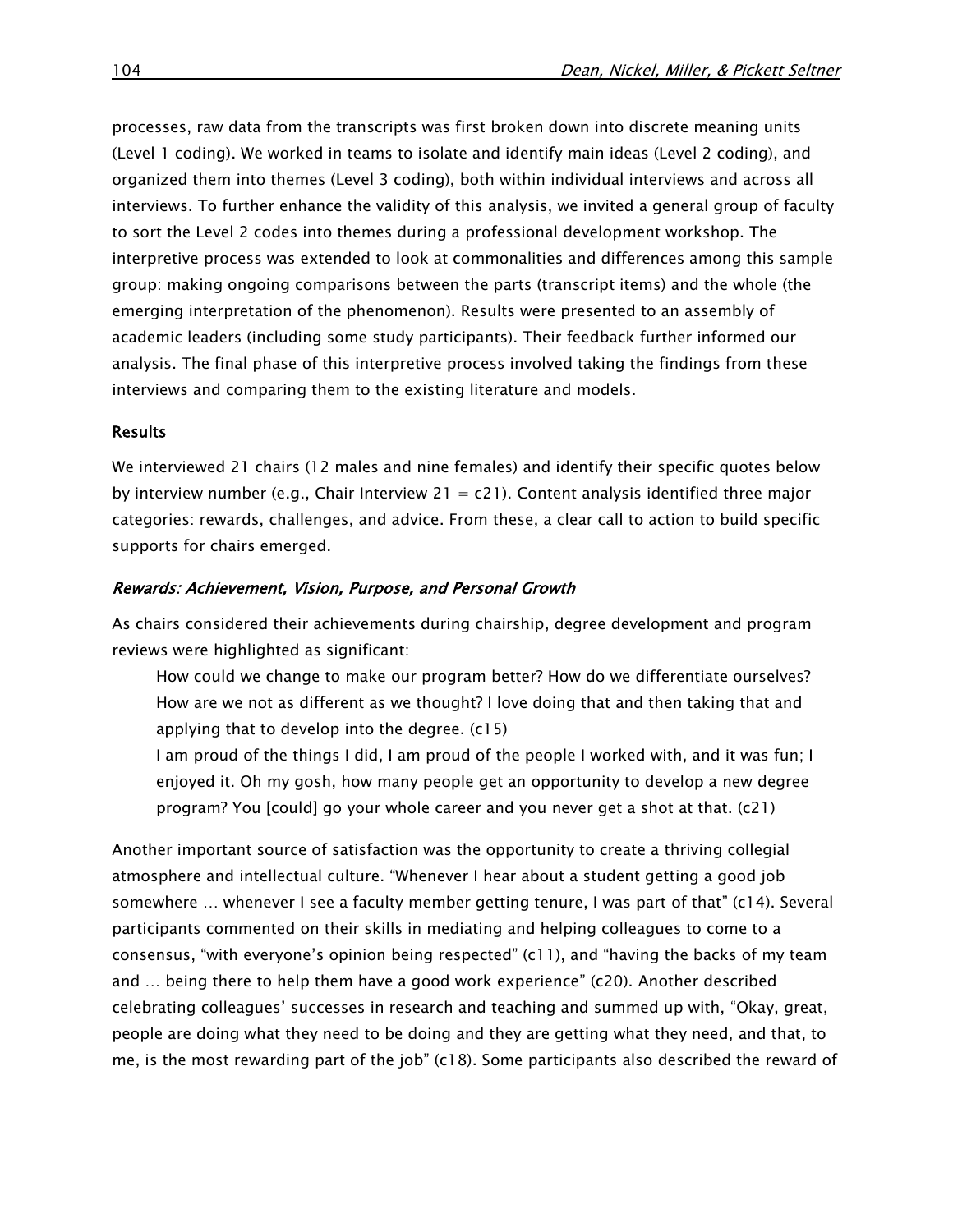seeing positive changes in themselves: "You kind of start to feel like 'oh, it is not my agenda anymore that is really at the forefront here.' [I'm] not quite so self-centered, I guess!" (c8).

Understanding the university better was another reward. They liked knowing "how the place works" ( $c8$ ) and noted that "you find out who the people are  $(c8)$  when at the table where decisions are made" (c8). While many participants valued the opportunity to develop institutional understanding and organizational skills, they also revealed that the chair role helped them to achieve personal growth. Examples included becoming "measured and mellowing" (c5), "kind" (c15), "more confident" (c12), and learning to be "someone who takes advice, gives advice … accepting disagreements, welcoming change" (c21). Some felt they were less inclined to react excessively and learned to set boundaries regarding time and emotions. Learning to not take things personally and gaining an understanding of other disciplines were some other examples of personal growth: "So when people disagreed with me, my inner self wanted to take it all personally. My brain kicked in and said, 'This isn't personal'" (c17). Another participant said, "I know a little bit more about the disciplinary range of our colleagues and their expertise so I am a little more generous in judging the differences than I might have been before" (c16).

## Challenges: Conflict, Emotional Labour, and Untenable Workload

While the rewards were clear, there was also a strong theme that reflected challenges of the position. Most participants claimed the "biggest challenges come from dealing with people" (c10). Some tensions were received by the chair because of their position. For example, "Sometimes people are pissed about something else entirely, but it comes out at the chair" (c6). "As chair you have to deal with a lot of complaints, and you can get drowned in negativity. … The emotional investment makes the job hard" (c18).

Participants described experiences of personal attacks, noting that some colleagues "can be quite aggressive; they want to take you down" (c14). Another said, "I got so that there were certain emails that would pop up in my box and my stomach would do a flip like, 'Do I want to read this?'" (c19). Examples of colleagues' uncivil behaviours included: yelling, intimidating others, and "giving dirty looks … in the hallway" (c12). Some faculty expected the chair to grant privileges such as preferential workload assignment.

When uncivil behaviour was directed at others, the responsibility of helping to resolve conflicts carried emotional weight and required judgment about when to get involved: "Your first instinct is, 'This is unjust and shall not occur on my watch!' and then you start looking and ... [it] wasn't quite represented the way it occurred" (c16). Participants described carrying the burden of knowing private information and having a duty to address or report issues: "Discipline issues. Hated it. Absolutely hated it. You had to document things, you had to record things, you had to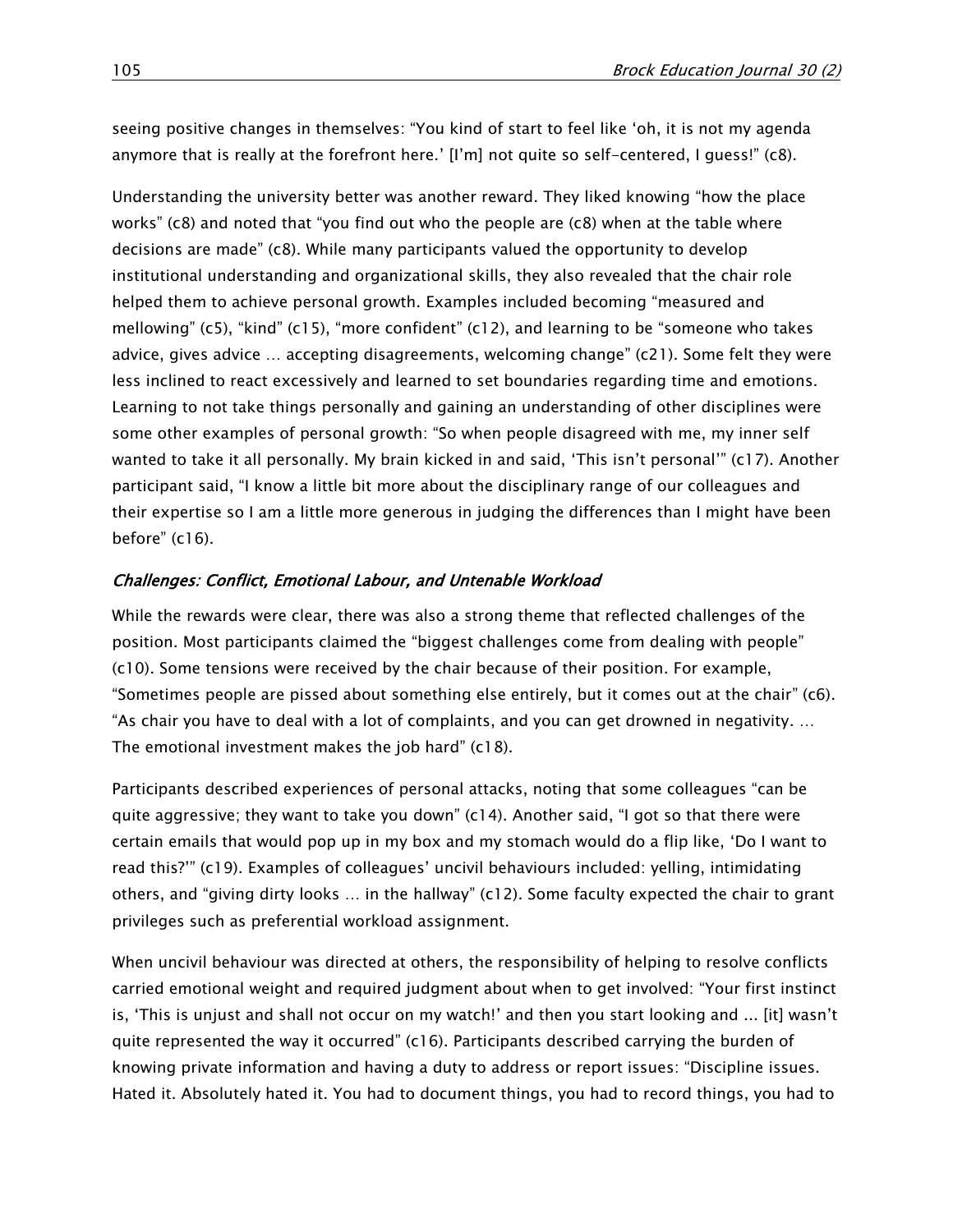shelter your other faculty from these things, other administrators, you had to keep it confidential" (c21). This stress of being caught in the middle—still a member of the faculty and yet simultaneously responsible for administrative duties—was a significant challenge: "It is really hard to be in that leadership role with people and then go back to being their colleague"  $(c15)$ .

The responsibility of advocating for administrative decisions was also described as a job challenge: "I'm not always making the case that I believe in. … Chairs are often given the job of explaining the decisions made by our leaders, but we are not given enough information to defend the choice" (c6). In these cases, participants again referred to being caught in the middle between administration and faculty: "Every time you make a decision typically there will be some people who are unhappy with it" (c8).

Managing budgets was also a challenge for participants who typically had little or no previous managerial experience. This inexperience contributed to stress and uncertainty. Budget stresses were perceived to be ongoing and emotional: "Budget considerations have been challenging almost every year … with no time to discuss" (c16). Funding is also unpredictable, "Cuts are taxing—we don't always know what's next, … what leadership or government will want" (c18).

A common complaint heard in the interviews was the relentless workload and wide scope of responsibilities: "You would work every day, and I mean you would take the occasional Saturday or Sunday off, but it is always in your mind" (c1). The chair role typically required more than full-time hours and most participants were additionally juggling teaching and research: "I see myself as being a service leader and supporting others' accomplishments and goals, but I am often intentionally putting myself in the background and essentially putting myself second to other priorities" (c7). When faculty go on unexpected leave, the chair was left to pick up the workload: "I ended up having to cover all of [their] courses for the rest of the semester … so that was really, really challenging" (c19).

Participants lacked the time and energy to keep up with academic passions and scholarship and viewed serving in the role as a sacrifice. For example, one participant referenced the "careerkiller concept of being an academic chair. I recently looked at the criteria for full professorship and I don't feel like there's any real recognition of the additional workload, just a bit of a nod to leadership and service" (c16).

With respect to compensation, participants said that the chair stipend was minimal compared to the professional and personal costs of the position. Descriptions of personal stress and health threats were also frequently mentioned, including: lack of sleep, limited time for exercise, poor nutrition, high blood pressure, anxiety, limited capacity for family and friendships outside of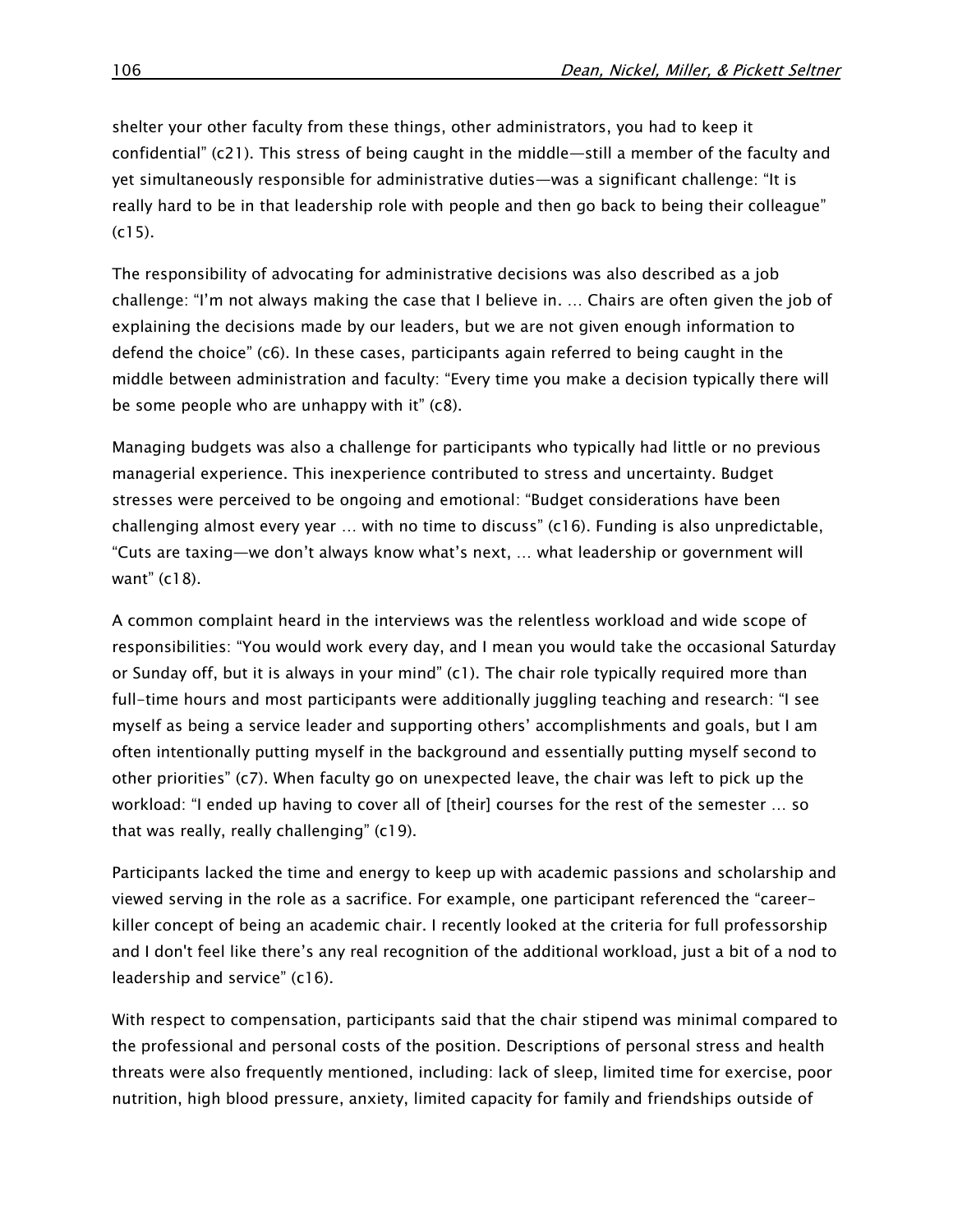work, and an overall lack of balance. Despite all the challenges described by participants, they were also able to offer ideas for improving the experience of future chairs.

#### Advice: Delegation, Management Skills, and Systemic Support

In light of the negative descriptions related to high stress and heavy workload, we were heartened by the recommendations offered to future chairs. Participants encouraged new chairs to prioritize goal setting, but to keep expectations realistic: "[It's] the whack-a-mole nature of the job. … Seventy-five percent of your job will just be doing the things that come across your desk that are new all the time. … It was very, very helpful to me just to acknowledge I was doing my job when I was doing those things" (c20). Many participants said that their agendas were too lofty at the outset. One recommended that new chairs identify "a plan, a few things you wish to focus on in your tenure. Don't take on everything" (c5). Participants advised being realistic about what could be achieved within the time frame of the chair role: "Remind yourself it is a service role, so even though you may think you are going to do great things now that you are Chair of a department ... just remind yourself that it really is a service role: service to the faculty, service to the students, you are serving them. It is not an opportunity for greatness" (c4).

Learning to delegate and discern the talents of staff and faculty was advised: "Disabuse yourself of the notion that you can do everything yourself. … There are skilled folks in your department, colleagues, who are good at stuff that you may not be so good at, and you should use their skills" (c1). Relying upon institutional support from administrative assistants and the Dean was also seen as vital: "I have an outstanding admin who helped keep me on the rails in those things, too" (c13). The development of people management skills was described as integral to feeling successful. "And so for me, success then would be, am I helping individuals to feel part of a collective? And am I helping them feel … they belong here, they are accomplishing something and that they are improving?" (c12). Some participants attributed their success to drawing colleagues together in a common vision: "[I had] some ability to capture the competing views in a room and draw that together and come up with a consensus" (c7).

The importance of having a social support system outside of the university context was emphasized to help nurture other aspects of life and well-being. This included a "vital friend … [someone I] can go and speak to about something good or bad that is happening—personally or professionally" (c18). Participants recommended finding connections beyond workplace and home, "a third place" (c2) such as a faith group or pastime. "I actually make sure I register in things that have absolutely nothing to do with work" (c11).

When recalling their first year, participants described being in survival mode. The initial experience of calendar submissions, workload allocation, course scheduling, tenure evaluations, contract hiring, and other day-to-day management tasks was described as rapid,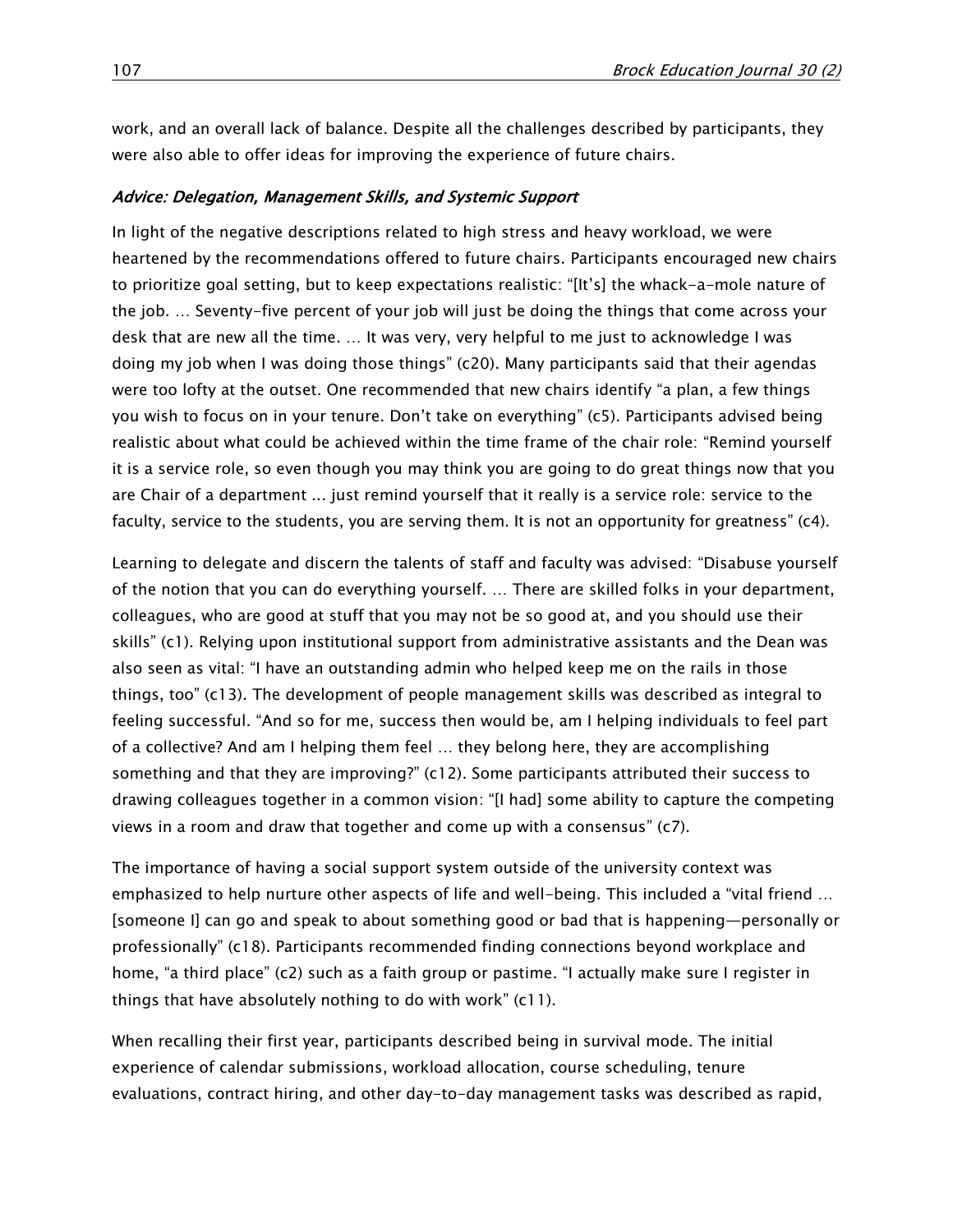confusing, overwhelming, and exhausting. Despite this, many participants advised new chairs to persist through the initial learning curve for subsequent rewards. Toward the midway point, participants reported feeling increased confidence in the daily workings of their position, allowing them to shift to developing initiatives or supporting more critical changes. Midway was described as a time of "finding voice" (c12). The job became "more predictable. I can anticipate when I am going to see student issues or when I am going to see faculty issues. … I am able to … prioritize and do triage a lot of times about what the critical things are and deal with those" (c7). Many participants also shared a sense of loss as they exited the role and moved back into the faculty rank full time. Preparing for loss, role change, and the subsequent return to the faculty rank was advice offered by the participants.

Most of the preceding findings focus upon the individual's responsibility for improving their experience as chair. However, many also emphasized the importance of the institution's responsibility in preparing and supporting leaders. Some participants had the opportunity to shadow their predecessor and assume responsibilities gradually, but many were thrown into the role with little preparation. They pressed for "a proper, effective, in-house training system that begins long before someone actually takes over the role of chair" (c5). They wished for more consistent, concrete training and institutional support throughout chairship.

#### **Discussion**

The findings of this study extend our understanding of academic chairs by illuminating the experiences of those living the role. The qualitative analysis of these interviews revealed three main themes. Participants introduced the topic of rewards during their interviews, alongside detailed conversations about daily challenges and advice for incoming chairs. These results provide a range of possible responses to long-standing calls for improvements to academic chair support (Gmelch & Burns, 1993; Sarros et al., 1999; Wolverton et al., 2005).

The rewards and personal transformation data that our participants shared mirrored the experience described in Armstrong and Woloshyn's (2017) study, affirming that personal growth and pride in professional contributions are important benefits of the chair role. From our data, four categories of rewards emerged: (a) opportunities to shape degrees and department vision, (b) ability to build community, (c) chance to connect with the larger university, and (d) experience of personal growth and transformation. These rewards might explain why many chairs continue to endorse the role. Gmelch et al. (2017) found that 90% of department chairs answered affirmatively when asked if they had to do it over again, a result that was mirrored in our findings. The curious juxtaposition of struggling with the role yet valuing it enough to persist conveys the importance of harnessing and celebrating the benefits of chairship to sustain chair positivity and department morale.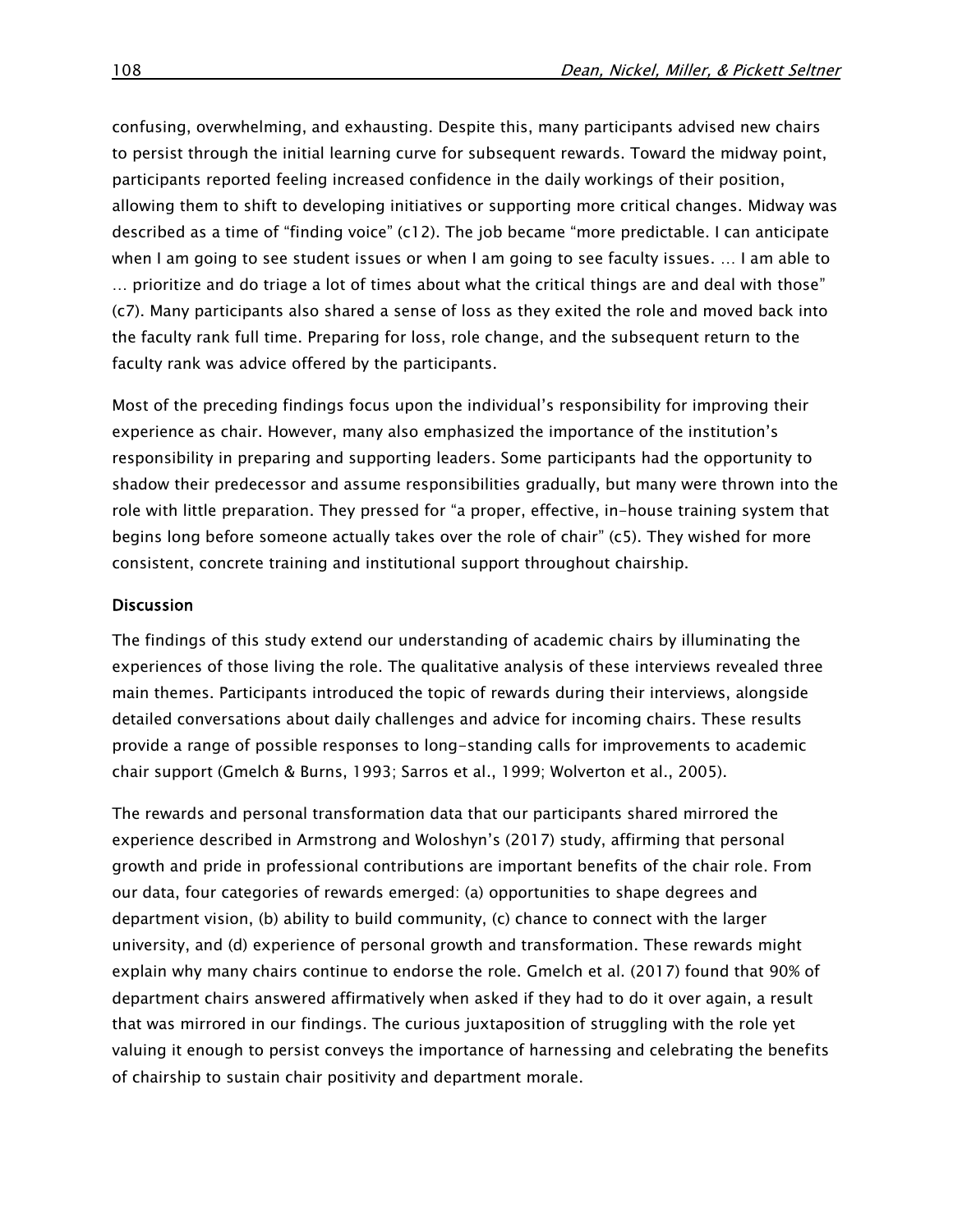Challenges expressed by our participants require careful consideration in light of the research from Aziz et al. (2005), who concluded that while training in personnel management should be a priority, these complex skills are difficult to acquire. Our participants said they craved professional development in areas relating to conflict resolution, emotional intelligence skills, and consensus-building techniques. Together these likely would support success with managing the complexity of faculty relations (Parrish, 2011). Results of our study also emphasized the importance of having at least one skilled mentor to help apply personnel management knowledge to the unique complexities found in this role. Brinkley-Etzkorn and Lane (2019) also identified this need for mentors. Our participants noted how much they valued the emotional support and knowledge gained through discussion among chairs, a finding echoed by Weaver et al. (2019) who called for chair support "groups or a committee where department chairs across disciplines meet regularly and discuss issues that they face" (p. 183).

Many participants expressed a yearning for systematic training and opportunities. Wolverton et al. (2005) suggest institutional adoption of professional training programs for prospective chairs. According to our study and the literature reviewed, too often chairs are left floundering with insufficient background or preparation for the administrative tasks of the chair role (Armstrong & Woloshyn, 2017; Aziz et al., 2005). Training should provide as many of the practical skills as possible regarding budget, scheduling, and faculty evaluation.

Our participants sometimes faced top-down pressure that ran counter to their socialization as faculty members. This experience was also apparent for Armstrong and Woloshyn's (2017) participants who "largely resisted managerial expectations and continued to perceive their position as a voluntary, service-centred one, focused on advocacy and representation" (p. 109). Deans and other administrators need to recognize the strain for chairs of bridging faculty and administration (Bossmann et al., 2016; Sherman et al., 2012) and provide strategies for seeking timely faculty input and communicating administrative decisions with faculty.

Participants in this study echo the recommendations from Wolverton et al. (2005) who suggest a restructuring of the chair role. Delegation of some jobs and reallocation of routine tasks to administrative staff could make the amorphous position more sustainable. They believed consistent shadowing for incoming chairs with a more gradual assumption of duties also would have decreased chair stress (Wolverton et al., 2005).

The physical and mental health challenges experienced by chairs while doing their job were deeply concerning. Health impacts disclosed included significant medical events, onset of chronic conditions, and mental health issues including anxiousness, exhaustion, pessimism, and disillusionment. Participants often linked these tolls with being overworked, positioned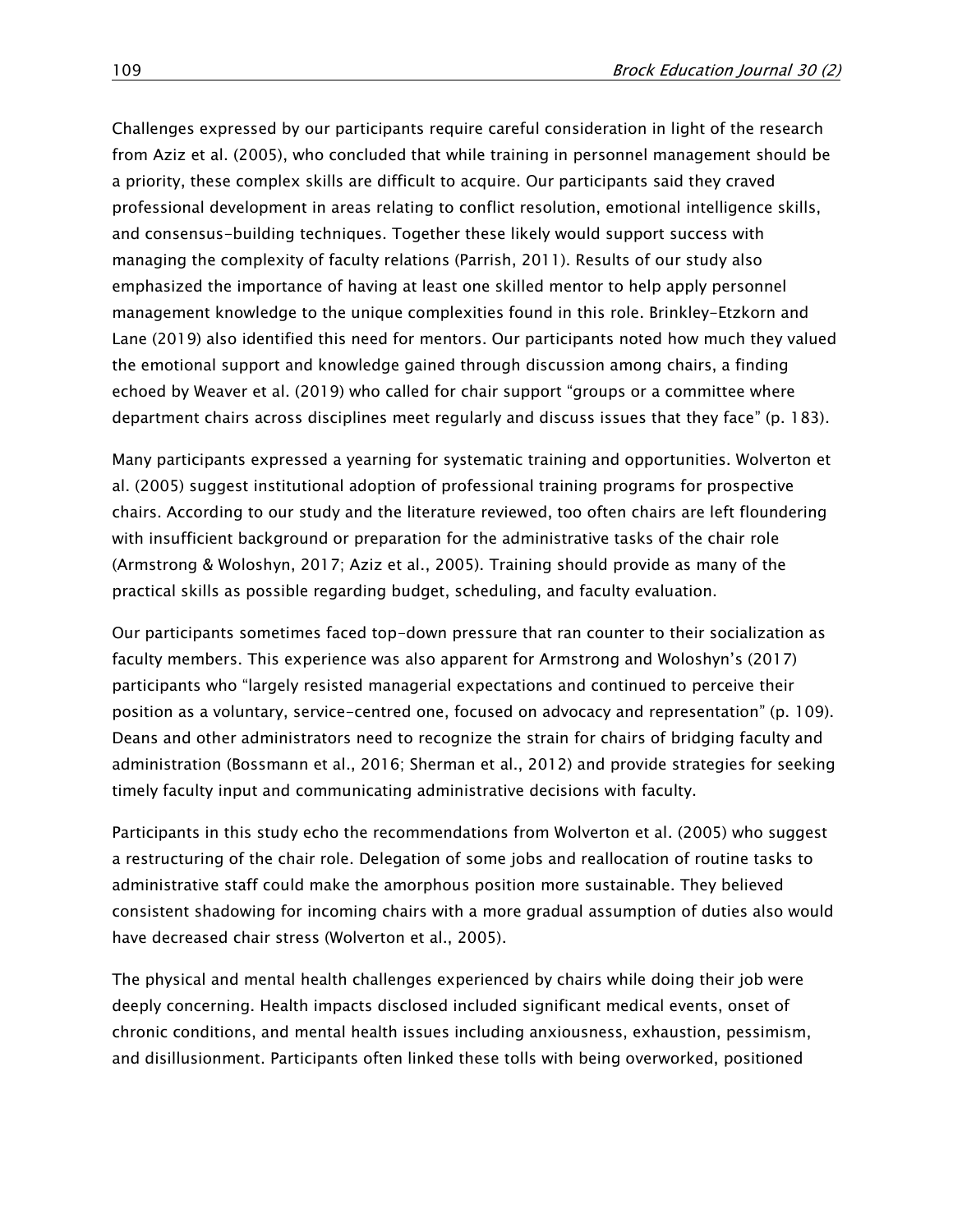between groups of competing interests (faculty team and administrative team), and the demand of high-conflict situations.

Given this toll, it was unsurprising that the importance of placing boundaries on one's work and nurturing life outside of the workplace came through in the analysis. This may include, as some participants described, finding a "third space" (Oldenburg, 2000) beyond work and home (faith communities, hobbies, volunteer work)—a place that provides a sense of belonging, support, and expression of identity. For others, mental health seemed bolstered by adopting a stoic perspective on work, growing a thick skin, or embracing a sense of personal agency. Activities and home life outside of the role were linked frequently with health and resilience.

Due to the adverse effect of the chair responsibilities on scholarship, prospective chairs must think critically about their research and teaching agendas and consider how administrative leadership duties might curb their productivity. Concern about the cost to one's own scholarship was clear in this data, and similar themes have been expressed in much of the literature about postsecondary leaders (Weaver et al., 2019; Wolverton et al., 2005). Gmelch et al. (2017) caution prospective leaders to wait until they have been promoted to full professor before accepting an administrative position. This advice would significantly limit the pool of prospective chairs and would not address the loss of scholarship experience. Instead, we conclude that it is the system that must shift to allow the workload of chairs to include scholarly work, and it is incumbent upon faculty associations and senior administrators to examine ways to ensure that such service does not unduly impact the trajectory of the professor's career.

## Calls to Action

Many of the challenges raised by our study are not new. For nearly 30 years, studies of chairs and department heads have offered similar conclusions. These long-standing concerns, along with a marked lack of progress, demonstrate that we cannot continue to expect individuals to solve these problems. Self-care and a hope that all will be well are not enough. Instead, a more systemic and structural response is needed. We draw upon our data to highlight areas that would lead to meaningful changes in training, mental health, and recognition of the chair role. What can the larger university infrastructure do to help reframe and redefine these jobs? Based on the chairship experiences of our research team members, supported by the literature, and reflective of what our participants told us, we offer three specific calls.

## Call to Action 1: Hold the University Responsible for Training and Support

It is not lost on us that much of the advice proffered in the interviews focused more on what the individual chair should do rather than responsibilities of Deans, other administrators, and the collective agreement. This suggests that there is still a heavy weight of responsibility tied to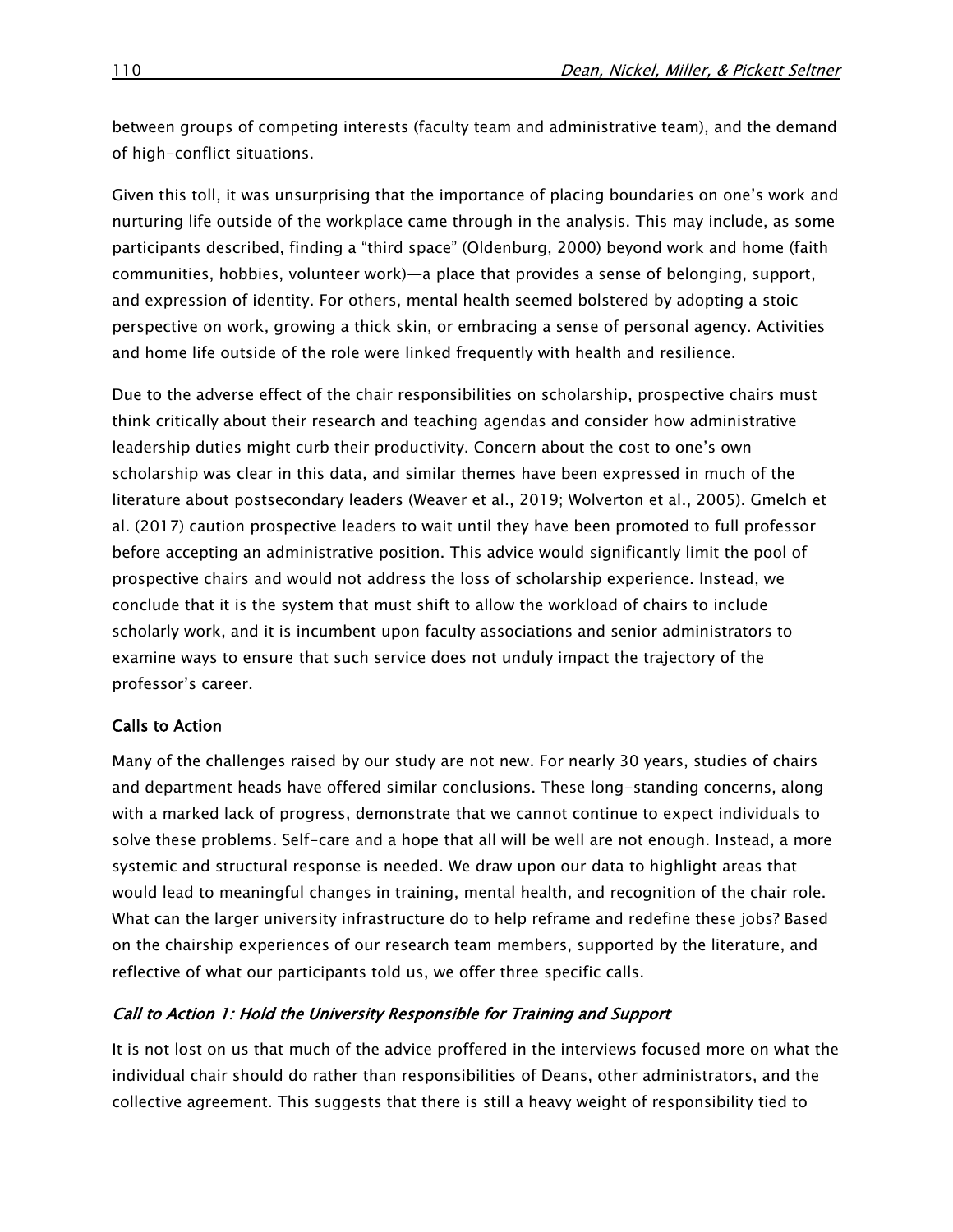individual employees rather than to the development of a strong and sustainable surrounding ecosystem. Thus, an important implication for higher education is establishing structural supports for chairs such as defining the role, providing tailored chair training, ensuring opportunities for preparatory leadership programs, and demonstrating commitment to supporting chairs throughout their 5-year term.

# Call to Action 2: Address Workplace Bullying and Commit to Mental Wellness

There seem to be few mechanisms in place to prevent or limit the amount of subtle and sometimes blatant workplace bullying that participants shared. Recognition of the crippling effects of incivility on team functioning (Porath et al., 2015) should compel institutions to take a strong stand against such behaviour. The amorphous job description of chairs requires a critical overhaul to eliminate the polarizing expectations of faculty, staff, and administrators. Chairs would benefit from having their role more clearly defined in terms of scope and authority, with clear boundaries set out to protect against seeing the chair as solely responsible for everything in the department. A leadership model that incorporates shared responsibility would also reduce the health toll on individuals.

# Call to Action 3: Revise the Collective Agreement and Promotion Criteria

Our findings illustrate that the chair role requires a clear definition with more tailored support, financial compensation, and academic recognition. Faculty associations could better support these members by identifying chairs as a faculty subset with distinct needs. There must be equitable representation and support of chairs explicitly embedded in collective agreements. More could be done to recognize chair responsibilities, including removing expectations that chairs manage behaviours of other faculty members. This third call also includes an examination and commitment to reward chairs through financial incentives, release time, and unequivocal recognition of chair responsibilities in promotion criteria.

# Next Steps

Although the chair role is an integral part of university governance, the experience of the academic chair in Canada has been under-researched. It would be valuable to expand this study to include institutions of different size or focus, across sectors (college and university), and across geographical regions to assess the impact of the larger ecosystem in which chairs work. Extending the investigation and analysis to consider gendered and racialized experiences would also add depth to the understanding of this role (Acker, 2012, Acker, 2014; Miller et al., 2021). Additionally, assessing the role and responsibilities of university leaders during sustained crises such as the COVID-19 pandemic is also necessary. Further, researchers could focus inquiries on the policies and processes needed to more accurately define the chair role, and to support transitions of individuals into and out of the role. Gathering data from front-line administrative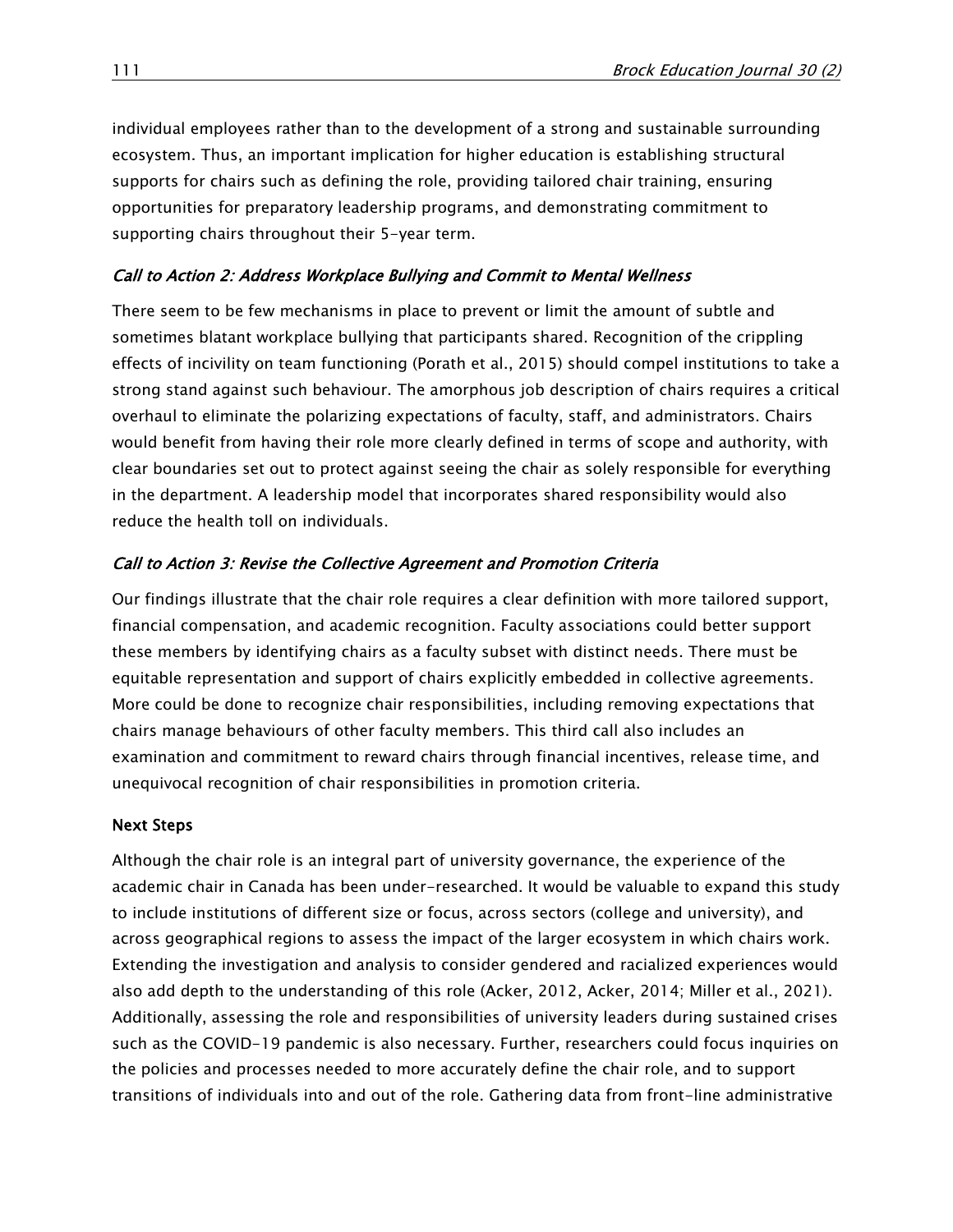staff, faculty colleagues, and senior management would add to our collective understanding of how to prepare prospective chairs for effective and transformative university leadership.

Six participants had completed (or were completing) two consecutive chair terms (10 years total). While these participants acknowledged the contributions made, they all described rolefatigue and exhaustion. The utility of completing more than one term of academic leadership is not yet explored in the literature. Exploration will help to establish a university setting where mental wellness, role clarity, work-life balance, and structural supports are maintained as an integral part of the postsecondary infrastructure in higher education.

#### Concluding Recommendations

Calling for a coordinated institutional response is the primary recommendation of our findings. To move forward, we must alter the university system so that we better prepare and support chairs. By directly addressing challenges, and by shifting the culture that surrounds these positions, chairs would be more likely to flourish in their roles, savour the experience, and garner the rewards of the position. This shift would make it more likely for chairs to complete their term with their health, content expertise, and enthusiasm for the role intact. This outcome will not be accomplished by focusing on what chairs do in the role or by addressing what skills the individual brings to the position. This kind of change requires an institutional shift including financial remuneration, status recognition, collective agreement clarity, and chair support programming that begins before the role officially starts and continues through the full chair term. With this shift, the academic ecosystem will have the required resources to adequately support the individuals working within it.

#### References

- Acker, S. (2012). Chairing and caring: Gendered dimensions of leadership in academe. *Gender* and Education, 24(4), 411–428. <https://doi.org/10.1080/09540253.2011.628927>
- Acker, S. (2014). A foot in the revolving door? Women academics in lower-middle management. Higher Education Research and Development, 33(1), 73–85[.](https://doi.org/10.1080/07294360.2013.864615) <https://doi.org/10.1080/07294360.2013.864615>
- Acker, S., & Millerson, D. (2018). Leading the academic department: A mother–daughter story. Education Sciences, 8(64), 1-24[.](http://dx.doi.org/10.3390/educsci8020064) <https://doi.org/10.3390/educsci8020064>
- Armstrong, D. E., & Woloshyn, V. E. (2017). Exploring the tensions and ambiguities of university department chairs. Canadian Journal of Higher Education, 47(1), 97-113. <https://doi.org/10.47678/cjhe.v47i1.186470>
- Askling, B., & Stensaker, B. (2002). Academic leadership: Prescriptions, practices and paradoxes[.](https://doi.org/10.1080/13583883.2002.9967073) Tertiary Education and Management, 8(2), 113-125. <https://doi.org/10.1080/13583883.2002.9967073>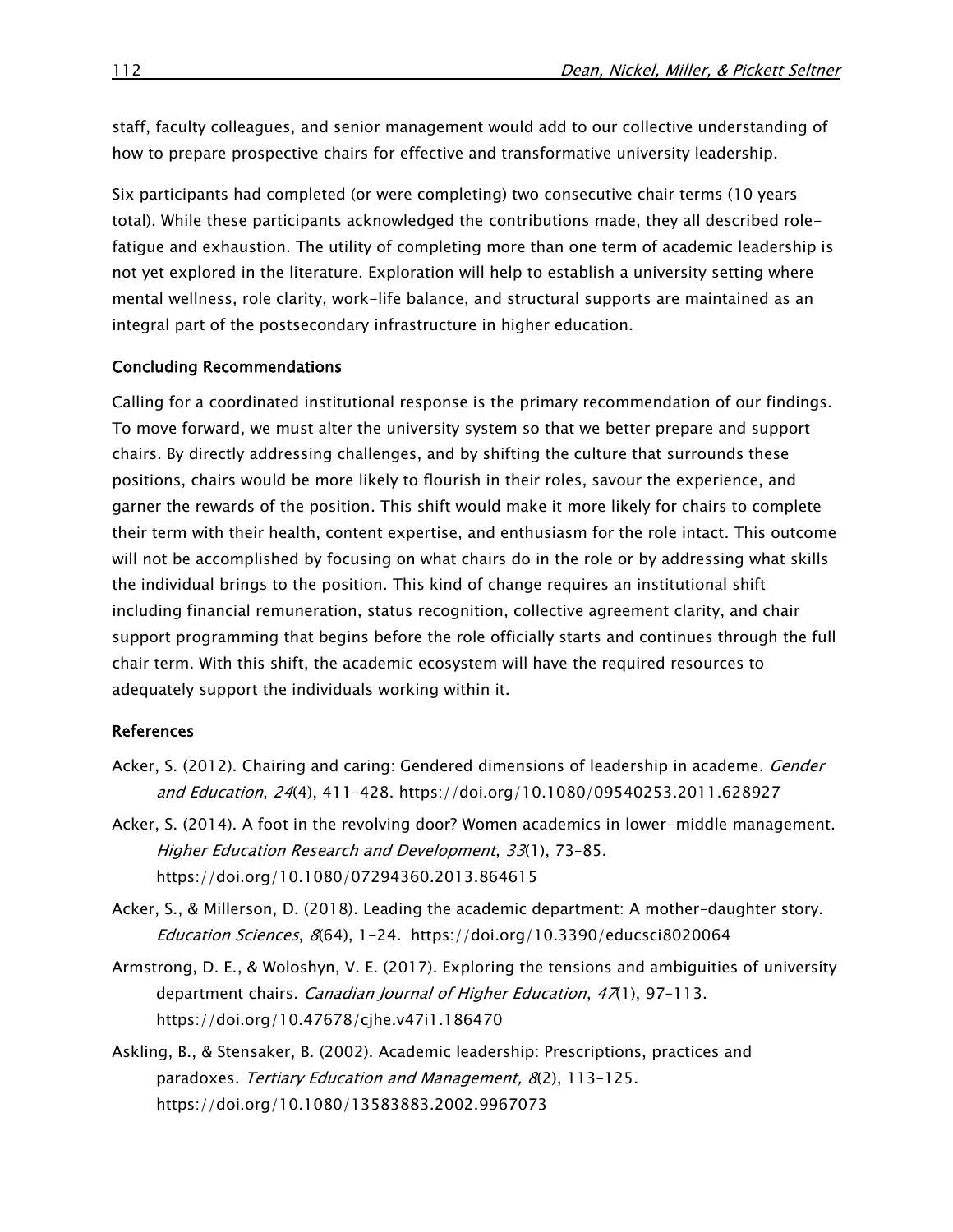- Aziz, S., Mullins, M. E., Balzer, W. K., Grauer, E., Burnfield, J. L., Lodato, M. A., & Cohen-Powless, M. A. (2005). Understanding the training needs of department chairs. Studies in Higher Education, 30(5), 571–593[. https://doi.org/10.1080/03075070500249260](https://doi.org/10.1080/03075070500249260)
- Bedrow, I. (2010). King among kings: Understanding the role and responsibilities of the department chair in higher education. Education Management Administration and Leadership, 38(4), 499–514.<https://doi.org/10.1177%2F1741143210368146>
- Bossmann, U., Ditzen, B., & Schweitzer, J. (2016). Organizational stress and dilemma management in mid-level industrial executives: An exploratory study. Mental Health and Prevention, 4(1), 9–18. <https://doi.org/10.1016/j.mhp.2016.02.001>
- Boyko, L. & Jones, G. A. (2010)[. The roles and responsibilities of middle management \(chairs](http://www.ccubc.ca/chairs_boyko.pdf)  [and deans\) in Canadian universities. In V. L. Meek, L. Goedegebuure, R. Santiago, & T.](http://www.ccubc.ca/chairs_boyko.pdf)  [Carvalho \(Eds.\),](http://www.ccubc.ca/chairs_boyko.pdf) [The changing dynamics of higher education middle management](http://www.ccubc.ca/chairs_boyko.pdf) [\(pp. 83-](http://www.ccubc.ca/chairs_boyko.pdf) [102\). Springer.](http://www.ccubc.ca/chairs_boyko.pdf) <https://doi.org/10.1007/978-90-481-9163-5>
- Brinkley-Etzkorn, K. E., & Lane, I. (2019). From the ground up: Building a system-wide professional development and support program for academic department chairs. Studies in Higher Education, <sup>44</sup>(3), 571-583.<https://doi.org/10.1080/03075079.2017.1389877>
- Buller, J. L. (2012). [The essential department chair: A comprehensive desk reference](https://librarysearch.mtroyal.ca/discovery/fulldisplay?docid=alma9923175831004656&context=L&vid=01MTROYAL_INST:02MTROYAL_INST&lang=en&search_scope=All&adaptor=Local%20Search%20Engine&tab=Everything&query=any,contains,the%20essential%20department%20chair) (2nd ed.). Jossey-Bass.
- Cipriano, R., & Riccardi, R. (2010). What is unique about chairs? A continuing exploration. The Department Chair, 20(4), 26-28.
- Denzin, N. K., & Lincoln, Y. S. (Eds). (2011). *The SAGE handbook of qualitative research* (4th ed.). SAGE.
- Gmelch, W. H., & Burns, J. S. (1993). The cost of academic leadership: Department chair stress. Innovative Higher Education,  $17(4)$ , 259-270. <https://doi.org/10.1007/BF00917050>
- Gmelch, W. H., & Miskin, V. D. (2011). *Department chair leadership skills* (2nd ed.). Atwood.
- Gmelch, W. H., Roberts, D., Ward, K., & Hirsch, S. (2017). A retrospective view of department chairs: Lessons learned. The Department Chair, 28(1), 1-4. <https://doi.org/10.1002/dch.30140>
- Floyd, A., & Preston, D. (2019). Why do UK academics become Associate Deans and what are their future career plans? Journal of Higher Education Policy and Management, 41(4), 430– 443.<https://doi.org/10.1080/1360080X.2019.1625220>
- Hahn, C. (2008). *Doing qualitative research using your computer: A practical guide*. SAGE.
- Koch, T. (1996). Implementation of a hermeneutic inquiry in nursing: Philosophy, rigour and representation. Journal of Advanced Nursing, 24(1), 174-184. <https://doi.org/10.1046/j.1365-2648.1996.17224.x>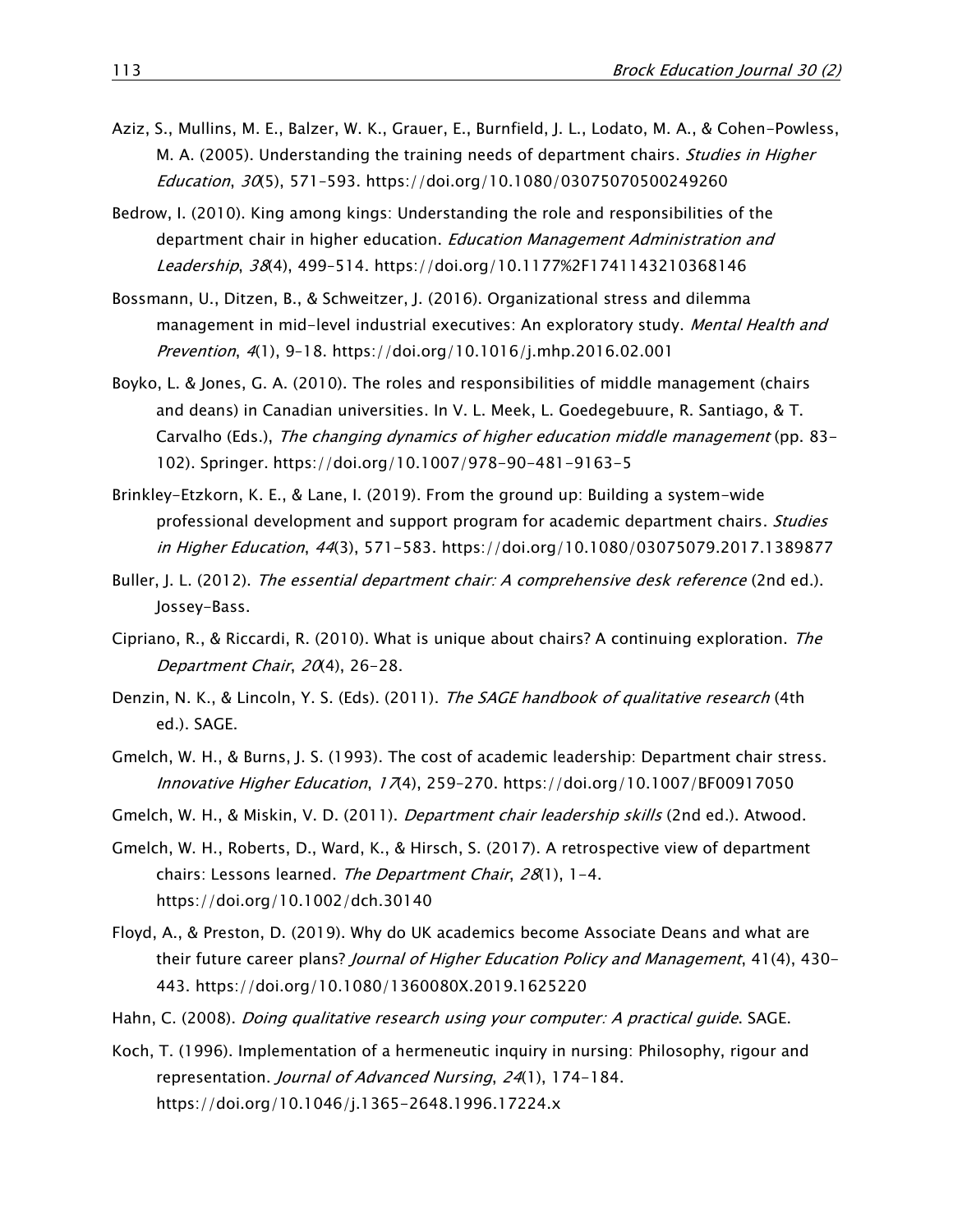- Kligyte, G., & Barrie, S. (2014). Collegiality: Leading us into fantasy—The paradoxical resilience of collegiality in academic leadership. Higher Education Research and Development, 33(1), 157–169. <https://doi.org/10.1080/07294360.2013.864613>
- Lederman, D., Ruben, B. D., De Lisi, R., & Gigliotti, R. A. (2017). A guide for leaders in higher education: Core concepts, competencies, and tools. Stylus.
- Lees, N. D. (2006). Chairing academic departments: Traditional and emerging expectations. Anchor.
- Miller, J., Nickel, J., Dean, Y., & Pickett Seltner, R. (2021). Changing the academic ecosystem to create a rugged university: A self-study of four academic chairs. In E. Lyle & S. Mahani (Eds.), Sister scholars: Untangling issues of identity as women in academe (pp. 219-228). DIO Press.
- Mintz-Binder, R. D. (2014). Exploring job satisfaction, role issues, and supervisor support of associate degree nursing program directors. Nursing Education Perspectives, 35(1), 43-48. <https://doi.org/10.5480/11-508.1>
- Oldenburg, R. (Ed.). (2000). Celebrating the third place: Inspiring stories about the "great good places" at the heart of our communities. Marlowe & Company.
- Parrish, D. (2011). *Developing emotionally intelligent leadership in higher education*. Peter Lang.
- Parrish, D. R. (2015). The relevance of emotional intelligence for leadership in a higher education context. Studies in Higher Education, 40(5), 821-837. <https://doi.org/10.1080/03075079.2013.842225>
- Porath, C. L., Foulk, T., & Erez, A. (2015). How incivility hijacks performance: It robs cognitive resources, increases dysfunctional behavior, and infects team dynamics and functioning. Organizational Dynamics, 44(4), 258–265. <https://doi.org/10.1016/j.orgdyn.2015.09.002>
- Rosewell, K., & Ashwin, P. (2018). Academics' perceptions of what it means to be an academic. Studies in Higher Education, 44(12), 2374-2384. <https://doi.org/10.1080/03075079.2018.1499717>
- Sarros, J. C., Wolverton, M., Gmelch, W. H., & Wolverton, M. L. (1999). Stress in academic leadership: U.S. and Australian department chairs/heads. The Review of Higher Education, 22(2), 165–185.
- Sherman, G. D., Lee, J. J., Cuddy, J. C., Renshon, J., Oveis, C., Gross, J. J., & Lerner, J. S. (2012). Leadership is associated with lower levels of stress. Proceedings of the National Academy of Sciences of the USA, 109(44), 17902-17907. <https://doi.org/10.1073/pnas.1207042109>